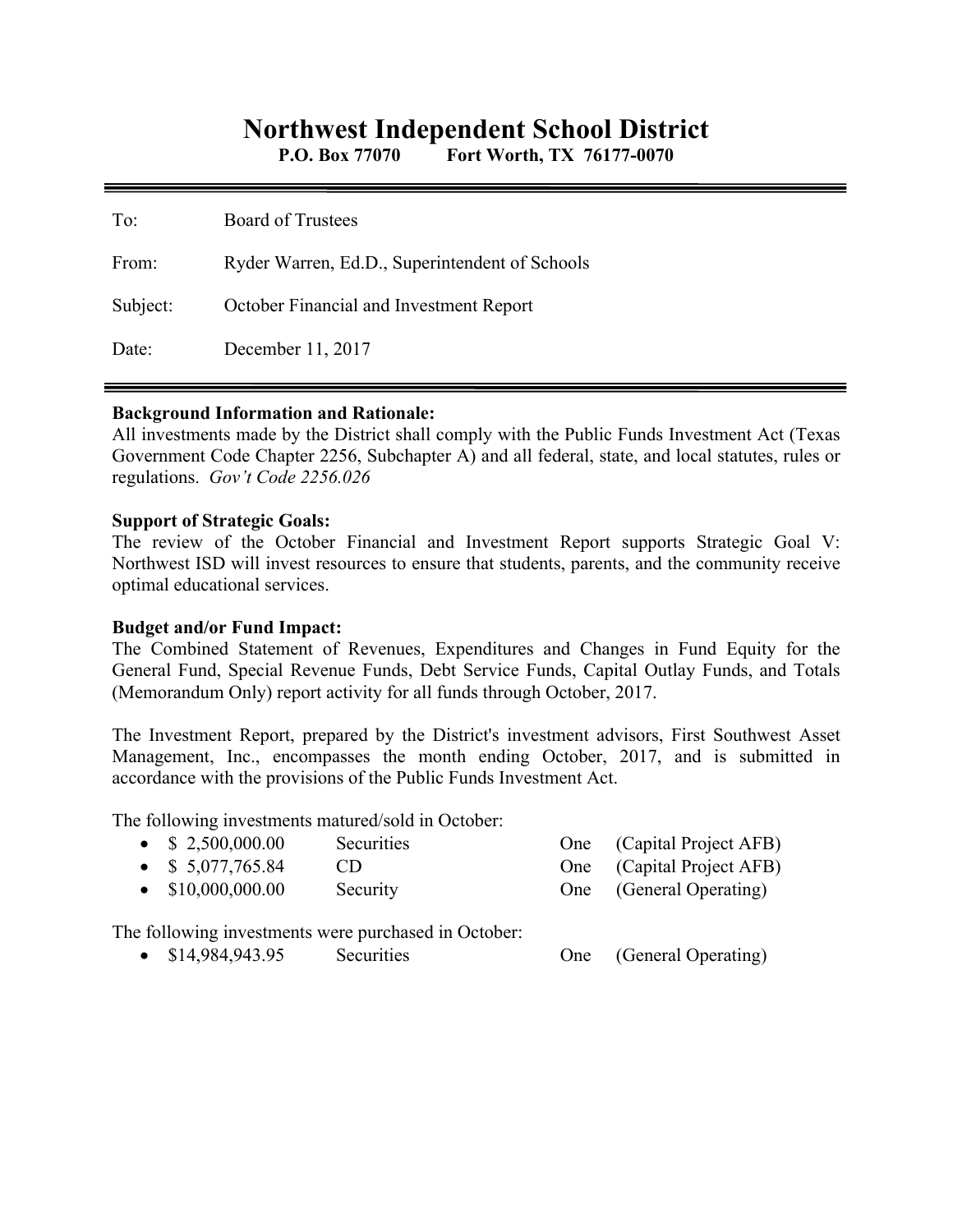Investments for the District's General Fund, Debt Service Funds, Capital Projects Funds, and Internal Service Funds total \$198,220,302.70 as of October 31, 2017.

|                               | Yield<br>to     |                     |
|-------------------------------|-----------------|---------------------|
| <b>Fund</b>                   | <b>Maturity</b> | <b>Market Value</b> |
| General Fund                  | 1.046%          | \$63,461,480.19     |
| Special Revenue Funds         | 1.037%          | 1,661,485.94        |
| Debt Service Funds            | 0.935%          | 23,088,828.68       |
| <b>Capital Projects Funds</b> | 1.164%          | 83,859,629.94       |
| Capital Projects Funds - AFB  | 0.924%          | 26, 148, 877. 95    |
| Total                         |                 | \$198,220,302.70    |

Board Policy states that, "The investment portfolio shall be diversified in terms of investment instruments, maturity scheduling, and financial institutions to reduce risk of loss resulting from over concentration of assets in a specific class of investments, specific maturity, or specific issuer."

The District portfolio is diversified in terms of **investment instruments**.



| Portfolio Composition by Security Type |       | Portfolio Composition by Issuer |        |
|----------------------------------------|-------|---------------------------------|--------|
| Local Government Investment Pool       | 8%    | Treasury                        | 50%    |
| Certificates of Deposit                | 6%    | <b>FHLB</b>                     | $10\%$ |
| <b>Bank Deposit</b>                    | 11%   | <b>FNMA</b>                     | $11\%$ |
| Treasury                               | 50%   | Compass                         | $11\%$ |
| <b>Agency Bullet</b>                   | 18%   | TexPool                         | $8\%$  |
| Agency Disco                           | $5\%$ | Other Issuers                   | $5\%$  |
|                                        |       | Woodhaven                       | $4\%$  |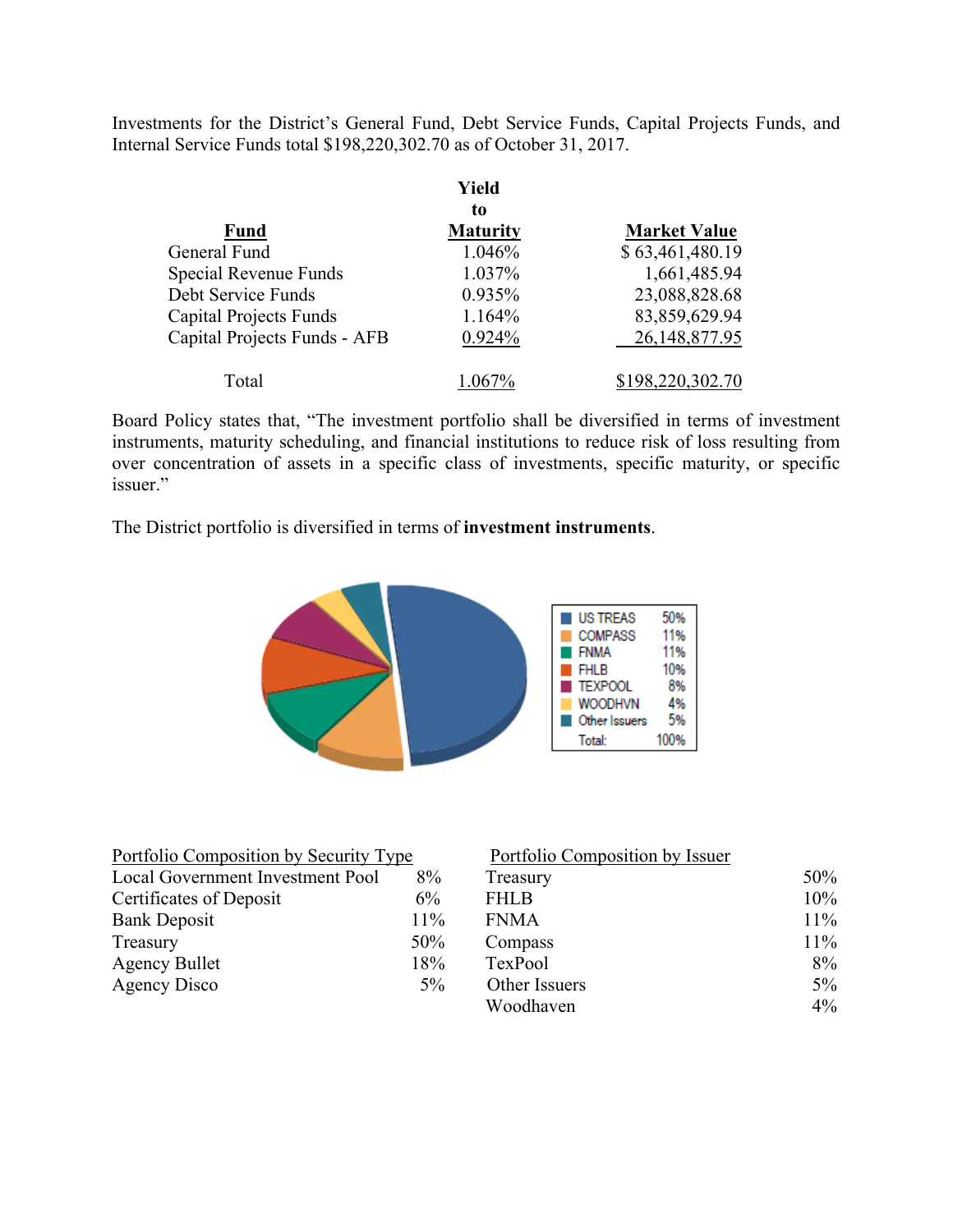

The District portfolio is diversified in terms of **maturity scheduling:** 

# **Maturity Schedule**

| Overnight       | 20% | \$39,286,861.95 |
|-----------------|-----|-----------------|
| $0-3$ Months    | 35% | \$69,957,237.50 |
| $3 - 6$ Months  | 32% | \$63,552,543.25 |
| $6 - 12$ Months | 13% | \$25,423,660.00 |

The District portfolio currently under performs the 6-MO CMT **benchmark comparison**.



Note 1: CMT stands for Constant Maturity Treasury. This data is published in Federal Reese Statistical Release H.15 and represents an average of all actively traded Treasury securities having that time remaining until matu

Note 2: Benchmark data for TexPool is the monthly average yield.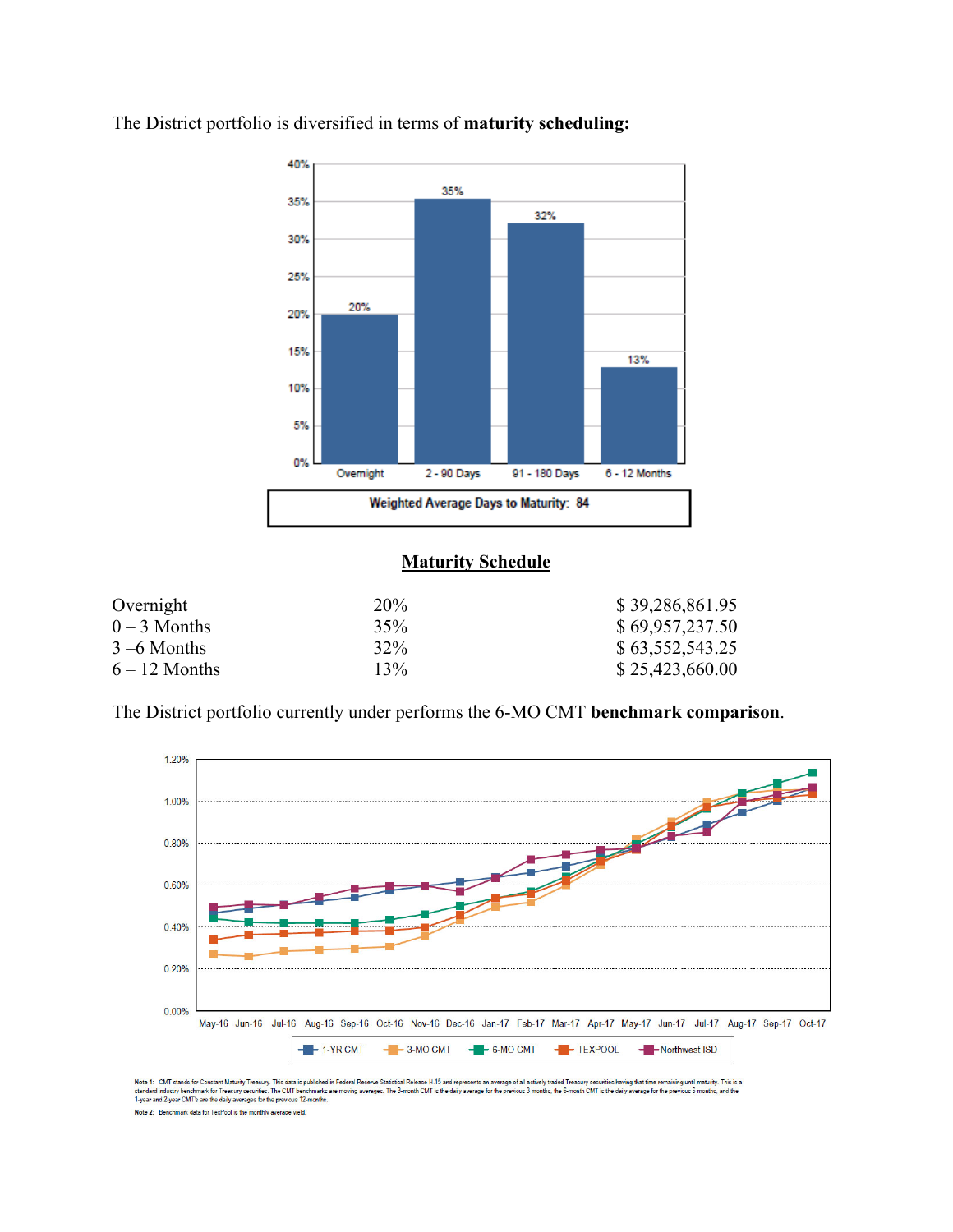

The **TexPool Economic & Market Commentary for November 2017**, notes that,

# **White Noise**

There was plenty of economic and political news to go around in the U.S. in October, all with the potential to postpone the Federal Reserve's expected hike of the federal funds target rate at its December policy meeting. Chief among them: the distortion of data because of hurricanes Harvey and Irma, the postponed debate over the federal budget and debt ceiling, the tapering of the Fed's balance sheet and conjecture over President Trump's nominee to lead the Fed in 2018.

Yet in the money market sphere, this is just more white noise; maybe the volume has been turned up, but it's still in the background. After all, the strong third-quarter gross domestic product preliminary reading of 3% indicates that not only were the effects of the hurricanes muted, but that the rebuilding eff orts could even help to boost the economy in the fourth quarter. Most think that likely Fed chair nominee (and Fed board member) Jerome Powell would continue the current accommodative monetary policy. If trouble arises over raising the debt ceiling, the Treasury's extraordinary measures could push the issue off until March. And lastly, at \$10 billion, the balance-sheet roll-off is modest at this time.

So it is no surprise that market expectations remain around 90% that the Fed—still led at that point by Janet Yellen, let's not forget—will raise the fed funds rate by 25 basis points to a range of 1.25-1.50% at the December Federal Open Market Committee (FOMC) meeting. The London interbank offered rate (Libor) was essentially static in the short end in October. One-month Libor continued to circle around 1.24%; 3-month and 6-month Libor rose slightly, from 1.34% to 1.38% and 1.51% to 1.57%, respectively. The slight steepening in the short end of the Libor curve made floaters and fixed-rate paper attractive in October. We therefore maintained the weighted average maturity (WAM) for TexPool at 34 days and TexPool Prime at 43 days. The short end of the Treasury curve rose slightly in October, with 1-month and 3-month Treasury yields rising from 0.97% to 1.02% and 1.05% to 1.13%, respectively.